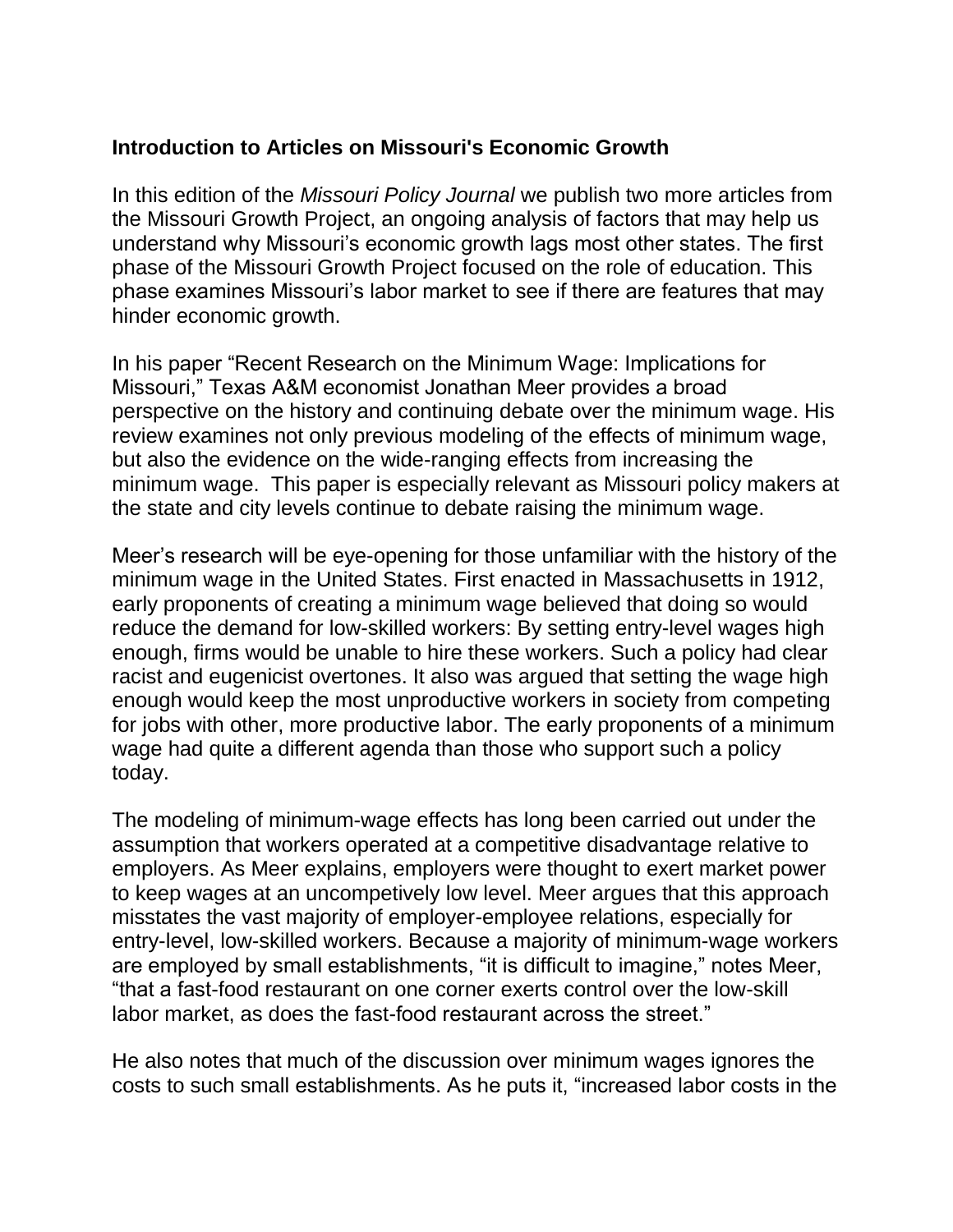form of a minimum wage increase must drive some marginal firms out, reducing overall employment even if some remaining firms increase their level of employment." This means that raising the minimum wage, even if it helps *some* low-skilled workers, has the unintended consequence of reducing overall employment among the least skilled, and it negatively effects small firms, reducing the incomes small-business owners who themselves often are eking out a living.

Meer's survey of the research indicates that the "best case" scenarios often find that the positive empirical effects tend to be small. He argues that this stems from the fact that recent changes in the minimum wage are often small and thus effect only a small segment of the labor force. This is why the recent, relatively large minimum wage increases in Seattle offer useful laboratory conditions to better analyze the effects. In that case Meer reports that researchers found that the effects of the minimum wage increase were sizable, and negative. The evidence is that by raising the minimum wage, there was a 9 percent reduction in total hours worked in low-wage jobs following the first of a series of increases enacted beginning in 2014. As Meer suggests, the relevance of this experiment is especially important for cities like Kansas City and St. Louis. "A growing consensus has emerged that local minimum wage increases affect the location and commuting decisions of lowwage workers" he notes. Moreover, "low-skill immigrants are less likely to locate in areas with high minimum wages" choosing instead to commute out of such areas to other employment.

In the end, Meer's analysis indicates that "the purported benefits of an increase in the minimum wage do not generally accrue to low-income households," and "despite the hopes of advocates that minimum wage increases will reduce reliance on government income-support programs, that does not seem to be the case." Not only is increasing the minimum wage harmful to small business owners, but it also does not provide appreciable benefits to the very individuals such increases are alleged to help: low-skilled, low-income workers.

The other article, by Dean Stansel of Southern Methodist University, takes a broad look at the relative competitiveness of Missouri's labor market. The underlying thesis in his article, "Labor Market Freedom and Economic Prosperity: How Does Missouri Compare?" is that a less competitive labor market, one in which wages are determined by market forces, hampers economic growth. "Could it be," Stansel asks, "that by increasing the ability of Missouri's labor force to more freely negotiate wage contracts and agree with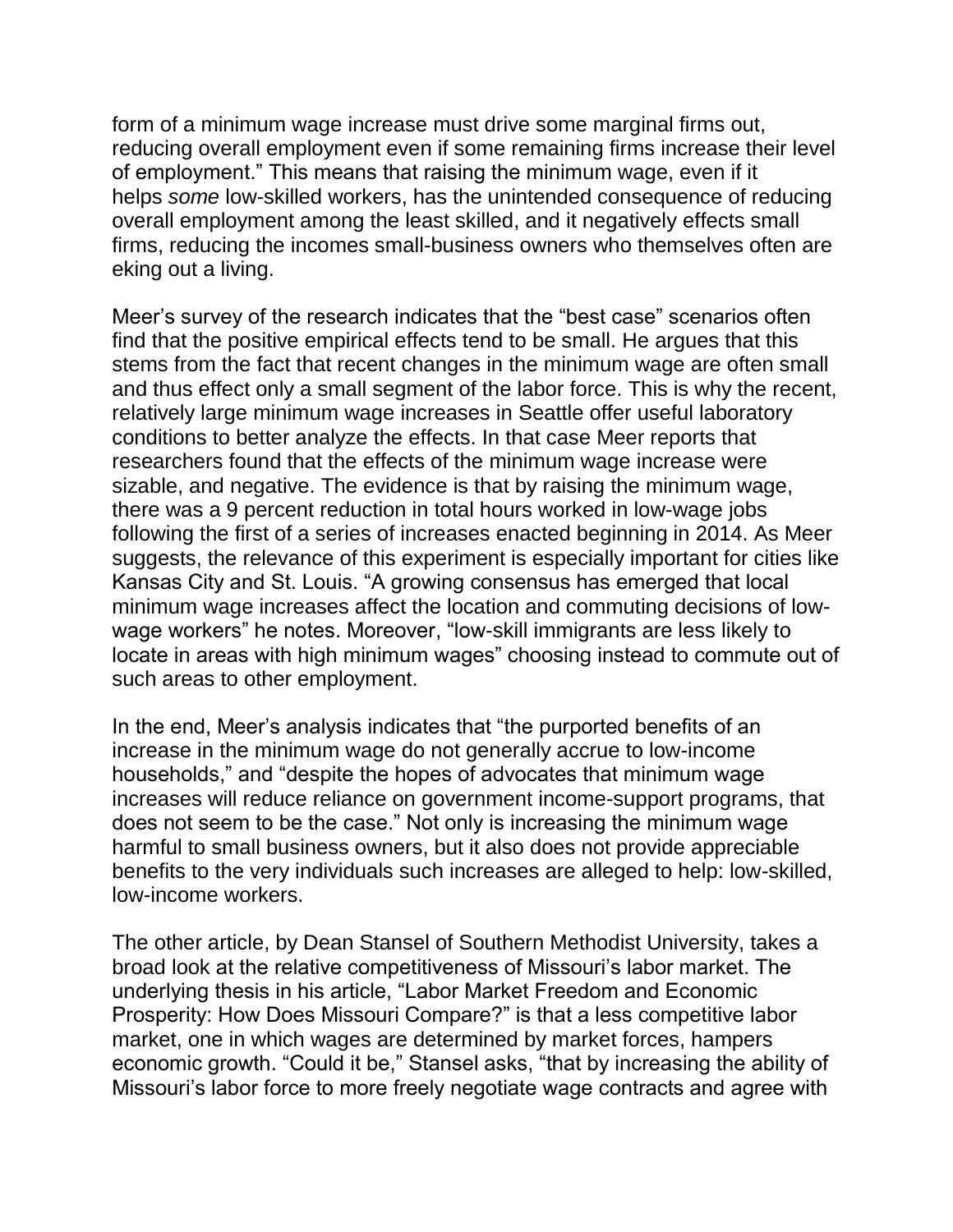employers on working conditions the state could realize improved overall economic conditions?"

With this question, he investigates the relative "freedom" of Missouri's labor market. Freedom, as defined by Stansel, is characterized by a setting in which individuals are able to make decisions for themselves, such as wage rates, and engage in voluntary transactions, such as agreeing to work, or not, for this or that employer. To assess how free Missouri's labor market is, Stansel uses data from the *Economic Freedom of North America* (EFNA) report produced annually by the Fraser Institute. Essentially, the EFNA measures freedom by weighing the level of government intervention in the marketplace. For example, a state gets a lower freedom ranking in the EFNA if it is characterized as having a relatively large government sector, high taxes, and a high percentage of total employment in the public sector. In addition, a state would score lower in the freedom index the higher the percentage of total employees that are unionized.

After a review of Missouri's economic record relative to the nation and to neighboring states—and Missouri does not fare well in this comparison— Stansel turns to a comparison of Missouri's level of freedom and employment to the national average and to states in the region. With the evidence showing that states with fewer impediments to voluntary labor market transactions tend to have faster job growth, where does Missouri fall in this distribution of labor market freedom?

Missouri, according to Stansel's analysis of the EFNA data, ranks fairly well. In terms of its overall labor market freedom Missouri ranks seventeenth out of all fifty states. If one uses a broader measure produced by the Mercatus Center at George Mason University, however, Missouri's ranking in terms of labor market freedom drops to twenty-seventh. Not the worst, but not the best either. And how does Missouri fare when Stansel considers several more narrow measures of the labor market? Looking at the minimum wage, Missouri's is below the national average but slightly higher than the average for neighboring states. On the criterion of government employment—do many workers rely on the government for employment versus the private market— Missouri again lies in the middle of the pack: Government employment as a percentage of total employment in Missouri was a little over 10 percent in 2015 compared with about 11 percent nationwide.

Where Missouri's labor market is less friendly to voluntary transaction is the lack of right-to-work laws. Recently rejected by Missouri voters, right-to-work